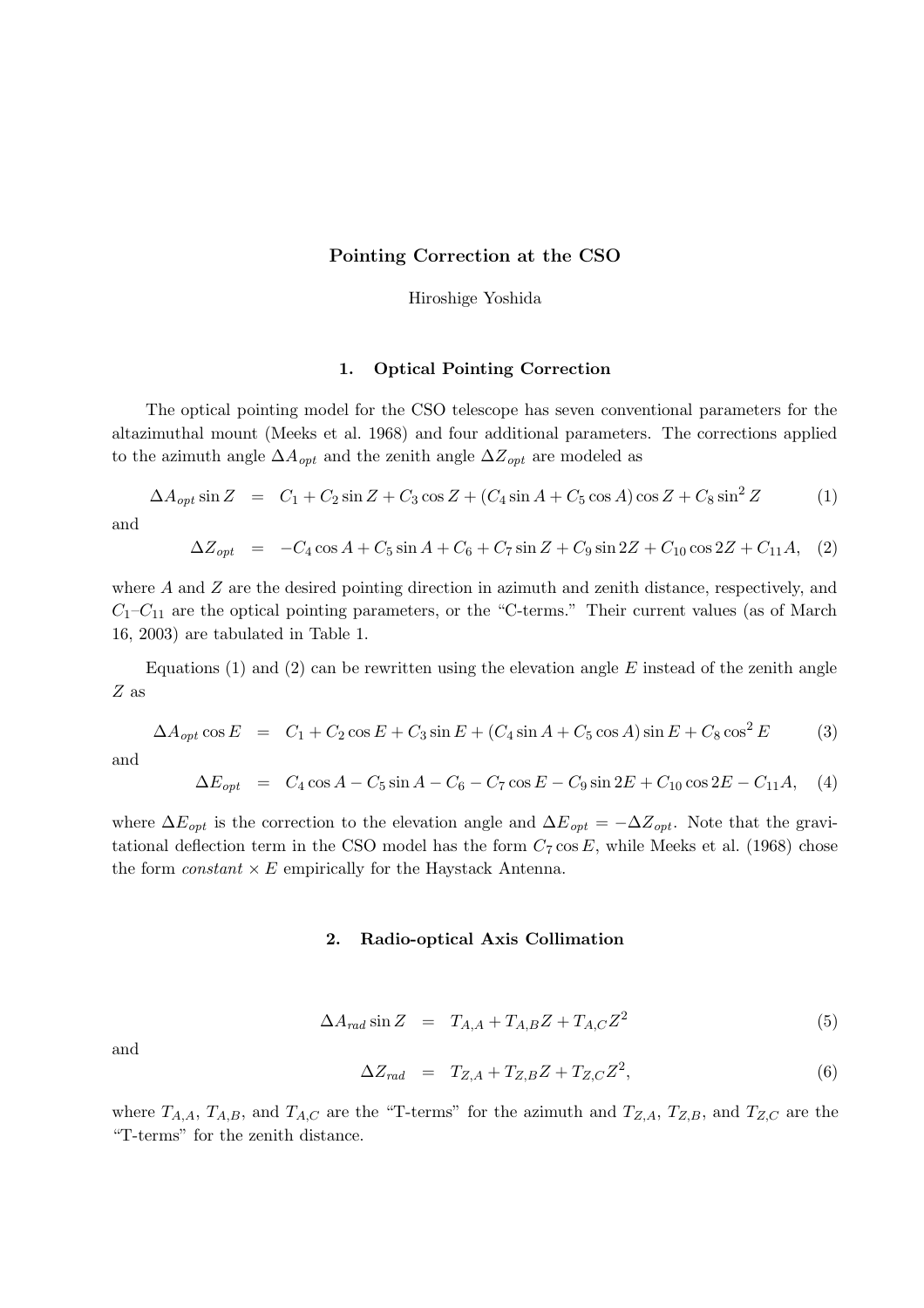# 3. Alidade Tilt Correction

$$
\Delta A_{tilt} \sin Z = LR \cos Z \tag{7}
$$

$$
\Delta Z_{\text{tilt}} = AF \tag{8}
$$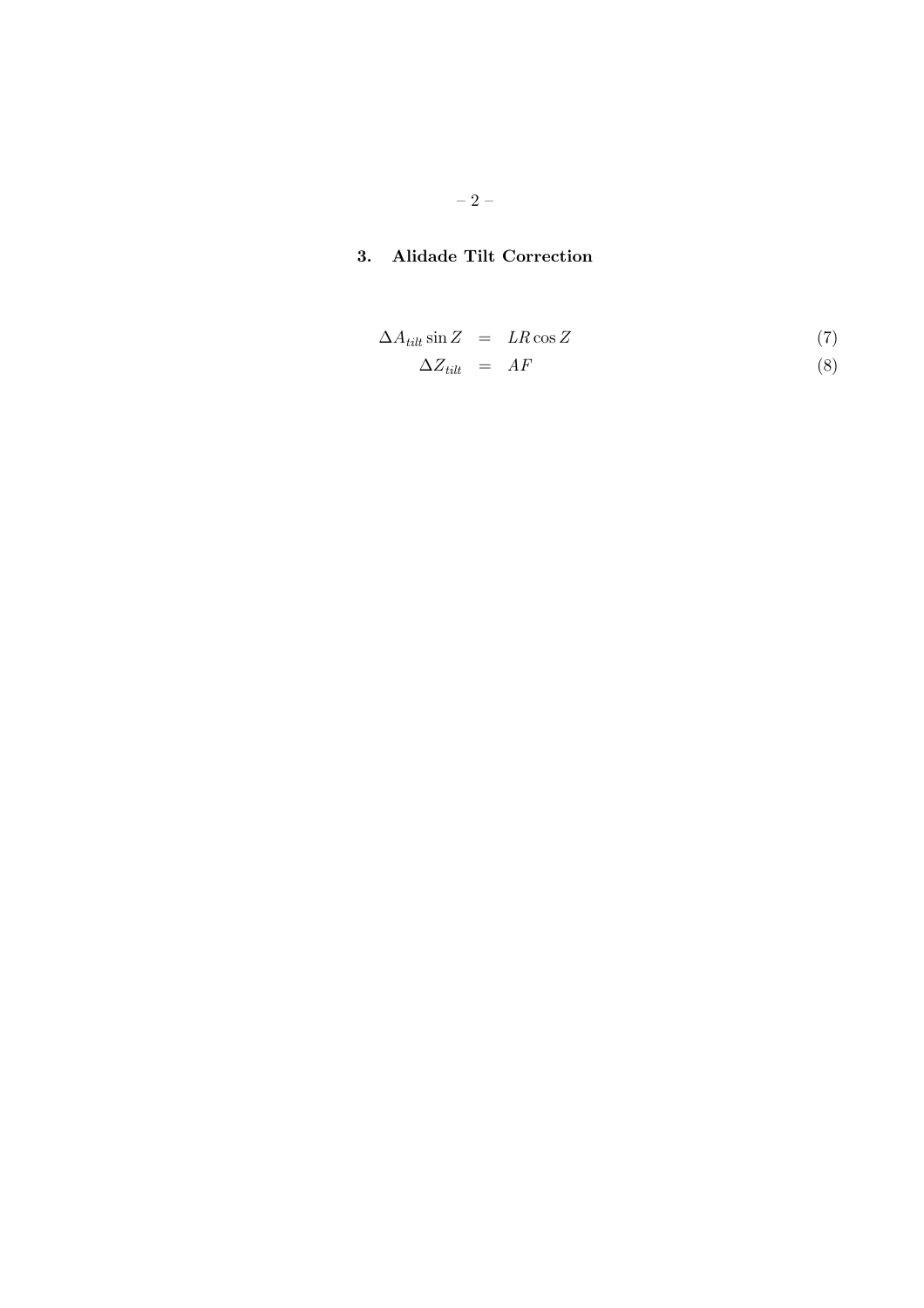# **REFERENCES**

Meeks, M. L., Ball, J. A., & Hull, A. B. 1968, IEEE Trans. on Antennas and Propagation, AP-16, 746

This preprint was prepared with the AAS IATEX macros v5.2.